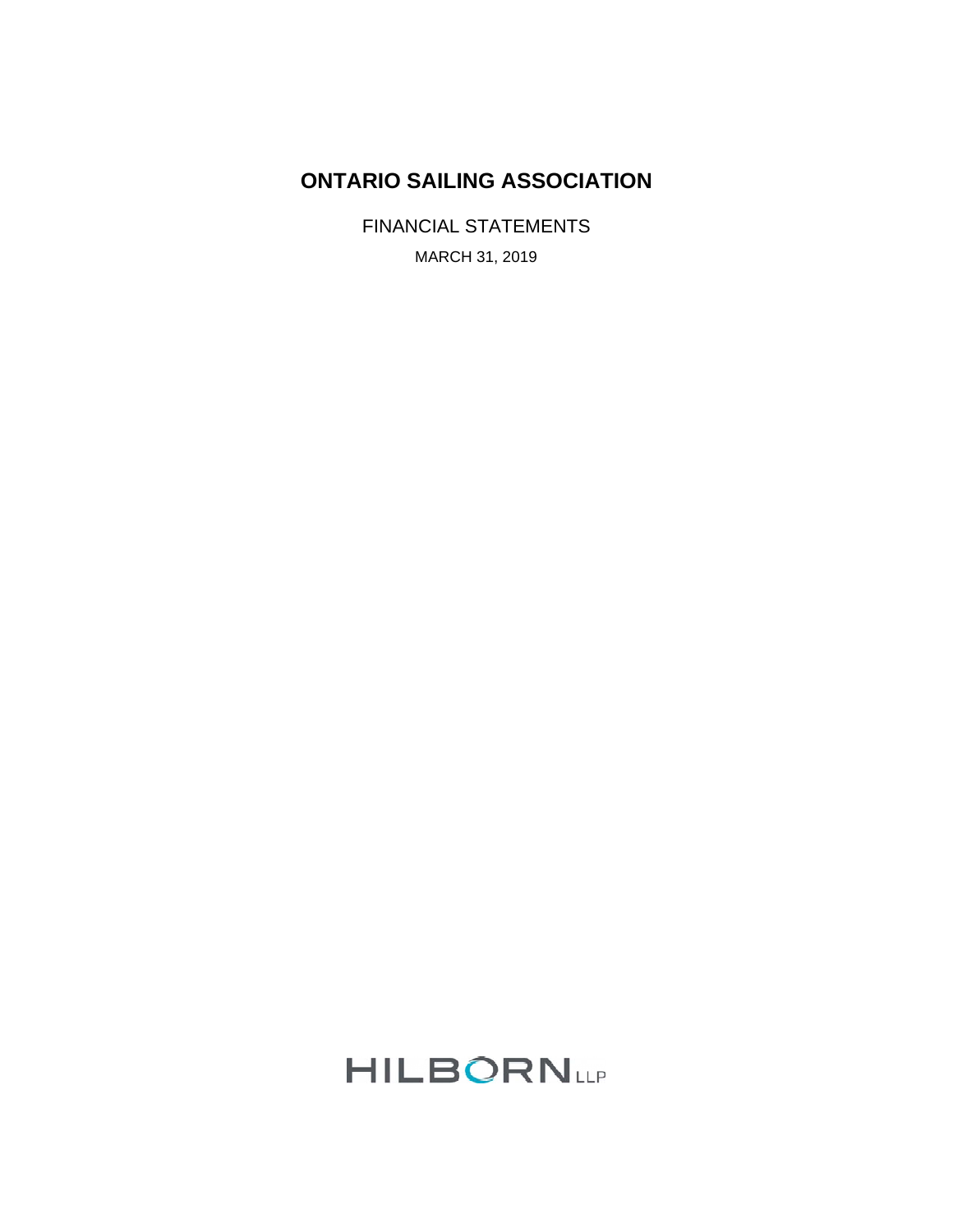# **HILBORNLLP**

#### **Independent Auditor's Report**

To the Members of the Ontario Sailing Association

#### **Opinion**

We have audited the financial statements of the Ontario Sailing Association (the "Association"), which comprise the statement of financial position as at March 31, 2019, and the statements of revenues and expenses - operating fund, revenues and expenses - restricted funds, changes in net assets, and cash flows for the year then ended, and notes to the financial statements, including a summary of significant accounting policies*.*

In our opinion, the accompanying financial statements present fairly, in all material respects, the financial position of the Association as at March 31, 2019, and the results of its operations and its cash flows for the year then ended in accordance with Canadian accounting standards for not-for-profit organizations.

#### **Basis for Opinion**

We conducted our audit in accordance with Canadian generally accepted auditing standards. Our responsibilities under those standards are further described in the Auditor's Responsibilities for the Audit of the Financial Statements section of our report. We are independent of the Association in accordance with the ethical requirements that are relevant to our audit of the financial statements in Canada, and we have fulfilled our other ethical responsibilities in accordance with these requirements. We believe that the audit evidence we have obtained is sufficient and appropriate to provide a basis for our opinion.

#### **Responsibilities of Management and Those Charged with Governance for the Financial Statements**

Management is responsible for the preparation and fair presentation of the financial statements in accordance with Canadian accounting standards for not-for-profit organizations, and for such internal control as management determines is necessary to enable the preparation of financial statements that are free from material misstatement, whether due to fraud or error.

In preparing the financial statements, management is responsible for assessing the ability of the Association to continue as a going concern, disclosing, as applicable, matters related to going concern and using the going concern basis of accounting unless management either intends to liquidate the Association or to cease operations, or has no realistic alternative but to do so.

Those charged with governance are responsible for overseeing the financial reporting process of the Association.

#### **Auditor's Responsibilities for the Audit of the Financial Statements**

Our objectives are to obtain reasonable assurance about whether the financial statements as a whole are free from material misstatement, whether due to fraud or error, and to issue an auditor's report that includes our opinion. Reasonable assurance is a high level of assurance, but is not a guarantee that an audit conducted in accordance with Canadian generally accepted auditing standards will always detect a material misstatement when it exists. Misstatements can arise from fraud or error and are considered material if, individually or in the aggregate, they could reasonably be expected to influence the economic decisions of users taken on the basis of the financial statements.

As part of an audit in accordance with Canadian generally accepted auditing standards, we exercise professional judgment and maintain professional skepticism throughout the audit. We also:

- Identify and assess the risks of material misstatement of the financial statements, whether due to fraud or error, design and perform audit procedures responsive to those risks, and obtain audit evidence that is sufficient and appropriate to provide a basis for our opinion. The risk of not detecting a material misstatement resulting from fraud is higher than for one resulting from error, as fraud may involve collusion, forgery, intentional omissions, misrepresentations, or the override of internal control.
- Obtain an understanding of internal control relevant to the audit in order to design audit procedures that are appropriate in the circumstances, but not for the purpose of expressing an opinion on the effectiveness of the internal control of the Association.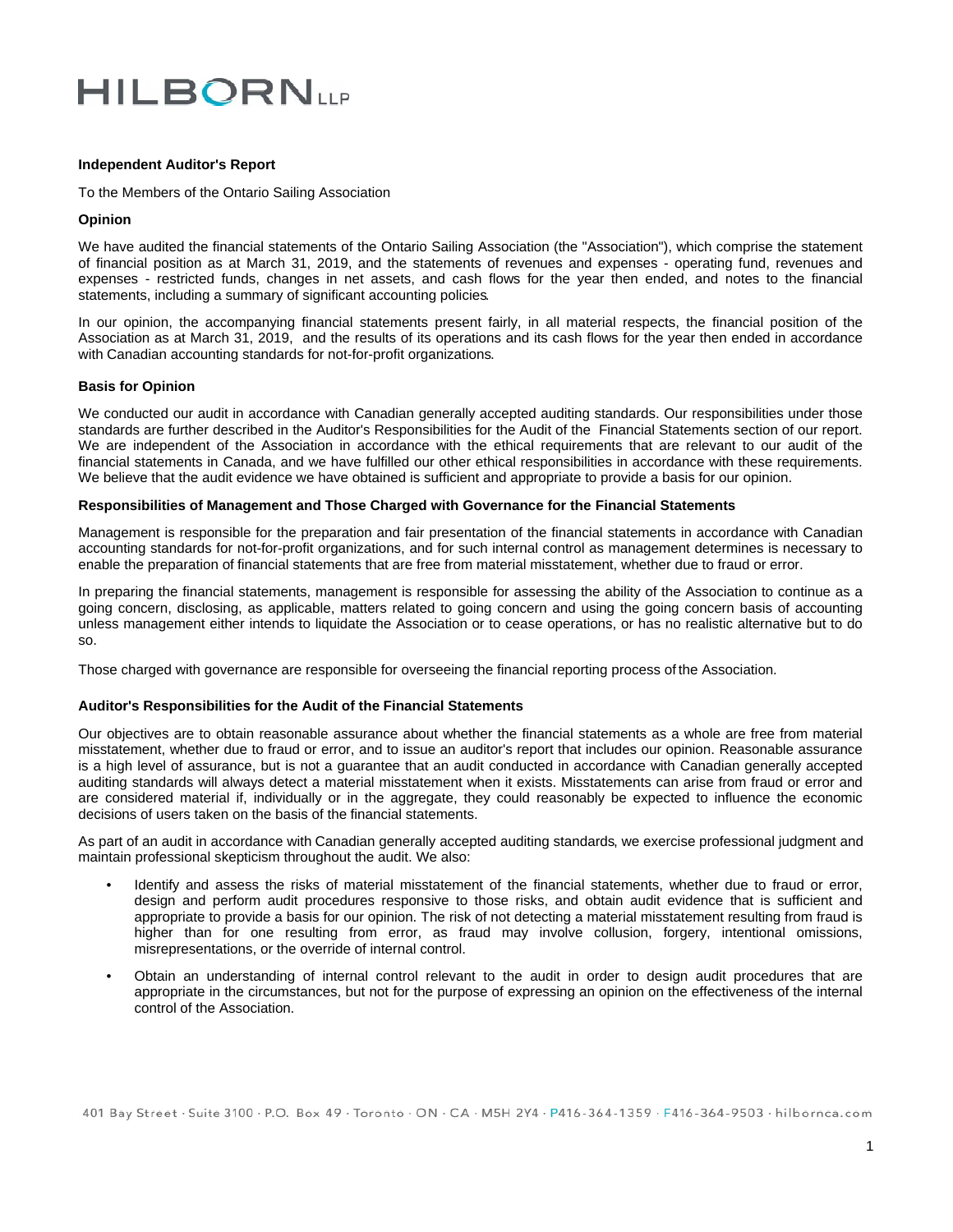## **HILBORNLIP**

#### **Independent Auditor's Report (continued)**

#### **Auditor's Responsibilities for the Audit of the Financial Statements (continued)**

- Evaluate the appropriateness of accounting policies used and the reasonableness of accounting estimates and related disclosures made by management.
- Conclude on the appropriateness of management's use of the going concern basis of accounting and, based on the audit evidence obtained, whether a material uncertainty exists related to events or conditions that may cast significant doubt on the ability of the Association to continue as a going concern. If we conclude that a material uncertainty exists, we are required to draw attention in our auditor's report to the related disclosures in the financial statements or, if such disclosures are inadequate, to modify our opinion. Our conclusions are based on the audit evidence obtained up to the date of our auditor's report. However, future events or conditions may cause the Association to cease to continue as a going concern.
- Evaluate the overall presentation, structure and content of the financial statements, including the disclosures, and whether the financial statements represent the underlying transactions and events in a manner that achieves fair presentation.

We communicate with those charged with governance regarding, among other matters, the planned scope and timing of the audit and significant audit findings, including any significant deficiencies in internal control that we identify during our audit.

We also provide those charged with governance with a statement that we have complied with relevant ethical requirements regarding independence, and to communicate with them all relationships and other matters that may reasonably be thought to bear on our independence, and where applicable, related safeguards.

Hilborn LLP

Toronto, Ontario Chartered Professional Accountants Licensed Public Accountants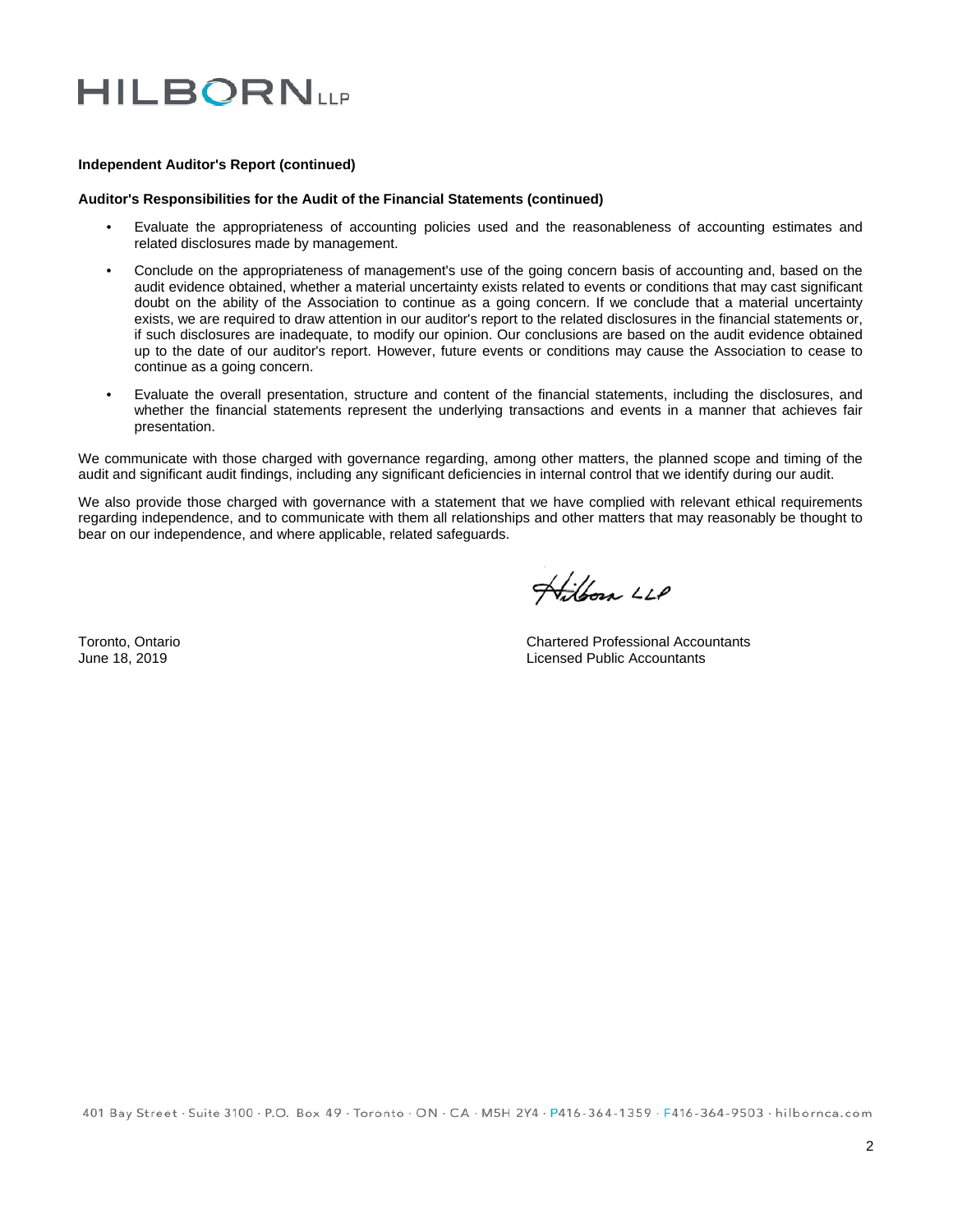## **Statement of Financial Position**

| March 31                                                                                                                  | 2019<br>\$                           | 2018<br>\$                            |
|---------------------------------------------------------------------------------------------------------------------------|--------------------------------------|---------------------------------------|
| <b>ASSETS</b>                                                                                                             |                                      |                                       |
| <b>Current assets</b><br>Cash and short term investments (note 3)<br>Accounts receivable<br>Inventory<br>Prepaid expenses | 500,903<br>163,683<br>5,524<br>9,853 | 548,425<br>130,314<br>8,063<br>50,829 |
|                                                                                                                           | 679,963                              | 737,631                               |
| Restricted investments (note 4)<br>Capital assets (note 5)                                                                | 113,258<br>172,106                   | 109,051<br>122,387                    |
|                                                                                                                           | 965,327                              | 969,069                               |
| <b>LIABILITIES</b>                                                                                                        |                                      |                                       |
| <b>Current liabilities</b><br>Accounts payable and accrued liabilities<br>Deferred revenue (note 6)                       | 61,600<br>279,425                    | 64,009<br>274,758                     |
|                                                                                                                           | 341,025                              | 338,767                               |
| <b>NET ASSETS</b>                                                                                                         |                                      |                                       |
| Net assets invested in capital assets                                                                                     | 172,106                              | 122,387                               |
| Unrestricted net assets                                                                                                   | 338,938                              | 398,864                               |
| Restricted funds (note 1(a))                                                                                              | 113,258                              | 109,051                               |
|                                                                                                                           | 624,302                              | 630,302                               |
|                                                                                                                           | 965,327                              | 969,069                               |

The accompanying notes are an integral part of these financial statements.

Approved on behalf of the Board:

**Director** 

Director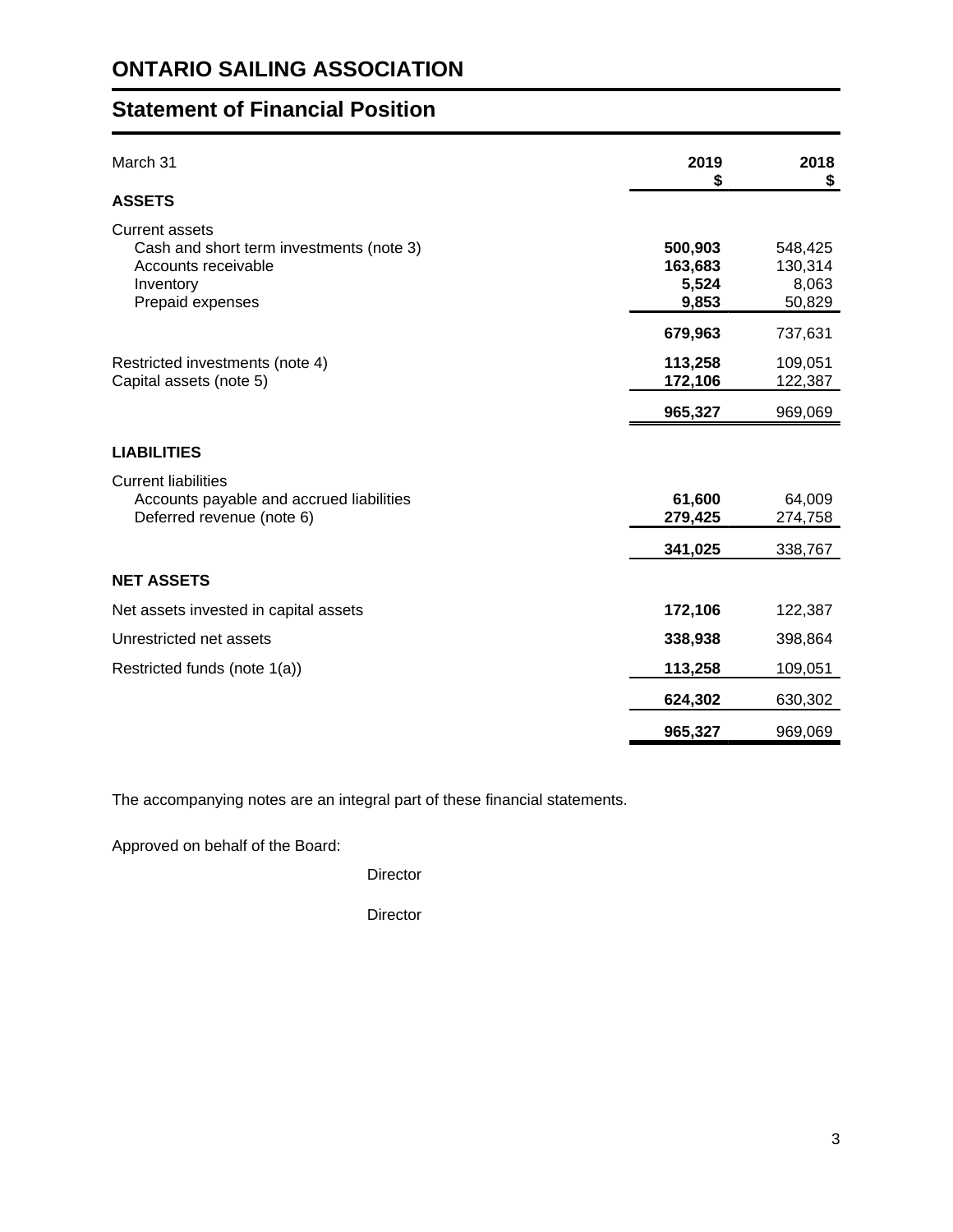## **Statement of Revenues and Expenses - Operating Fund**

| Year ended March 31                                                | 2019<br>S | 2018<br>\$ |
|--------------------------------------------------------------------|-----------|------------|
| Revenues                                                           | 243,408   | 243,408    |
| Ontario Ministry of Tourism, Culture and Sport                     | 245,656   | 233,272    |
| Administration - membership fees                                   | 52,354    | 51,288     |
| Administration - other                                             | 38,559    | 37,774     |
| Self-reliance - product sales                                      | 8,207     | 23,249     |
| Self-reliance - advertising and other                              | 177,475   | 175,569    |
| Leadership development - participant fees                          | 126,336   | 136,685    |
| Participation development - BOOM program                           | 30,351    | 32,830     |
| Sport environment                                                  | 228,964   | 176,329    |
| Athlete development                                                | 13,506    | 14,965     |
| Regattas                                                           | 39,576    | 36,068     |
| Able sail                                                          | 5,000     | 17,802     |
| Gain on sale of capital assets                                     | 1,209,392 | 1,179,239  |
| <b>Expenses</b>                                                    | 256,587   | 217,774    |
| Administration (schedule 1)                                        | 88,685    | 98,344     |
| Self-reliance (schedule 2)                                         | 225,688   | 214,762    |
| Leadership development (schedule 3)                                | 157,328   | 171,590    |
| Participation development (schedule 4)                             | 34,999    | 32,717     |
| Sport environment                                                  | 380,675   | 370,833    |
| Athlete development (schedule 5)                                   | 12,000    | 13,291     |
| Regattas                                                           | 51,636    | 38,455     |
| Able sail (schedule 6)                                             | 12,001    | 4,707      |
| Access BOOM                                                        | 1,219,599 | 1,162,473  |
| Excess of revenues over expenses (expenses over revenues) for year | (10, 207) | 16,766     |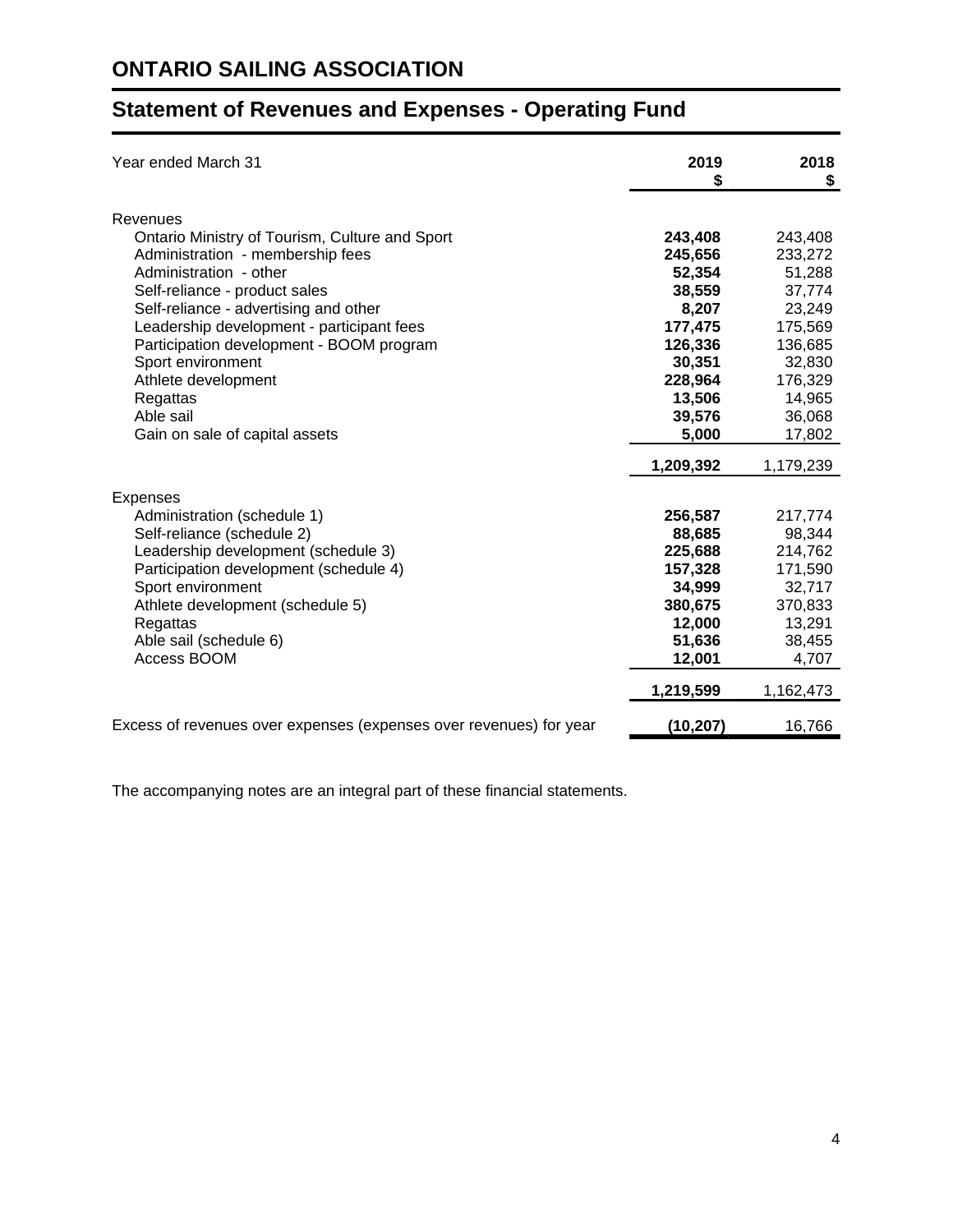## **Statement of Revenue and Expenses - Restricted Funds**

## Year ended March 31

|                                                                          | General<br><b>Restricted</b><br><b>Fund</b><br>\$ | <b>Hans</b><br>Fogh<br><b>Fund</b><br>\$ | <b>Alice</b><br><b>Boston</b><br><b>Fund</b><br>S | <b>Council of</b><br><b>Commodores</b><br>5 | 2019<br>Total<br>\$ | 2018<br><b>Total</b><br>\$ |
|--------------------------------------------------------------------------|---------------------------------------------------|------------------------------------------|---------------------------------------------------|---------------------------------------------|---------------------|----------------------------|
| Revenues<br>Interest<br>Contributions                                    |                                                   | 1,166<br>1,000                           | 373                                               | 11,606                                      | 1,539<br>12,606     | 837<br>11,800              |
|                                                                          |                                                   | 2,166                                    | 373                                               | 11,606                                      | 14,145              | 12,637                     |
| Expenses<br><b>Distributions</b>                                         | 2,750                                             |                                          | 1,500                                             | 5,688                                       | 9,938               | 8,027                      |
| Excess of revenues over<br>expenses (expenses over<br>revenues) for year | (2,750)                                           | 2,166                                    | (1, 127)                                          | 5,918                                       | 4,207               | 4,610                      |
| Net assets, beginning of year                                            | 2,800                                             | 61,450                                   | 19,266                                            | 25,535                                      | 109,051             | 104,441                    |
| Net assets, end of year (note 4)                                         | 50                                                | 63,616                                   | 18,139                                            | 31,453                                      | 113,258             | 109,051                    |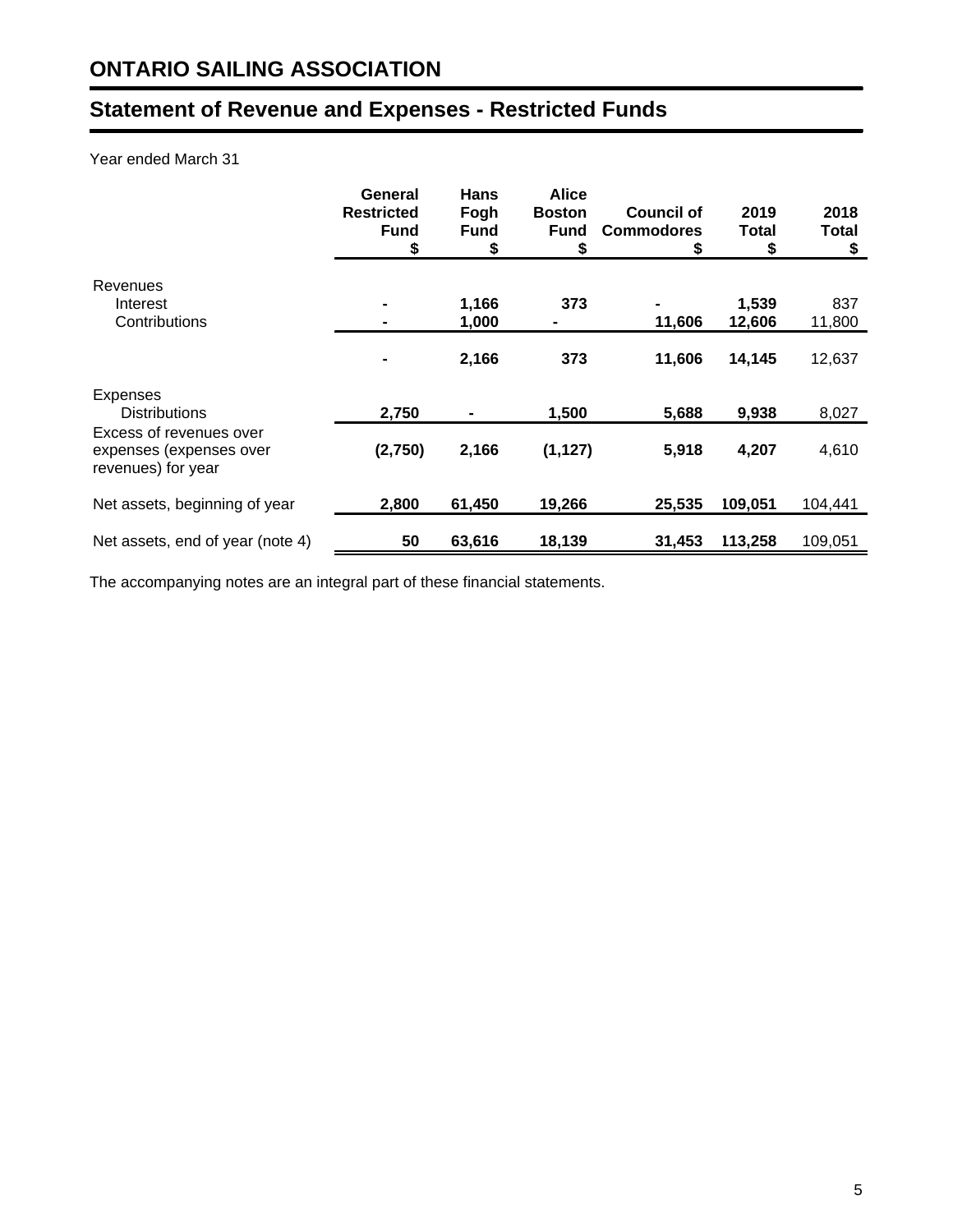## **Statement of Changes in Net Assets**

## Year ended March 31

|                                                              | <b>Invested in</b><br><b>Capital Assets</b> | <b>Unrestricted</b><br>for<br><b>Operations</b><br>S | <b>Restricted</b><br><b>Funds</b><br>5 | <b>Total</b><br>2019<br>S  |
|--------------------------------------------------------------|---------------------------------------------|------------------------------------------------------|----------------------------------------|----------------------------|
| Balance, beginning of year                                   | 122,387                                     | 398,864                                              | 109,051                                | 630,302                    |
| Excess of revenues over expenses<br>(expenses over revenues) |                                             | (10, 207)                                            | 4,207                                  | (6,000)                    |
| Increase in capital assets                                   | 49,719                                      | (49,719)                                             |                                        |                            |
| Balance, end of year                                         | 172,106                                     | 338,938                                              | 113,258                                | 624,302                    |
|                                                              | <b>Invested in</b><br><b>Capital Assets</b> | <b>Unrestricted</b><br>for<br><b>Operations</b><br>S | <b>Restricted</b><br><b>Funds</b>      | <b>Total</b><br>2018<br>\$ |
| Balance, beginning of year                                   | 110,061                                     | 394,424                                              | 104,441                                | 608,926                    |
| Excess of revenues over expenses                             |                                             | 16,766                                               | 4,610                                  | 21,376                     |
| Increase in capital assets                                   | 12,326                                      | (12, 326)                                            |                                        |                            |
| Balance, end of year                                         | 122,387                                     | 398,864                                              | 109,051                                | 630,302                    |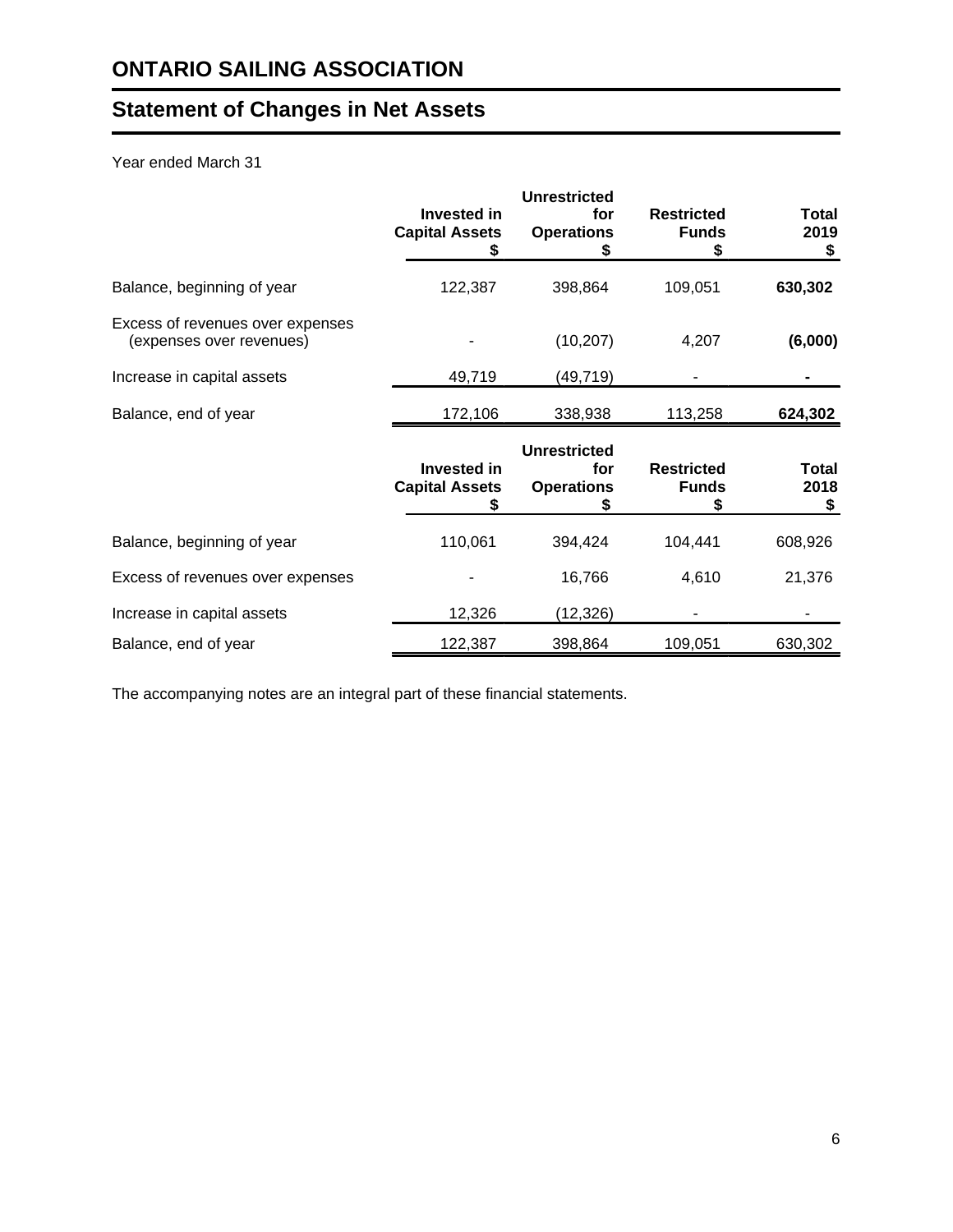## **Statement of Cash Flows**

| Year ended March 31                                                                                             | 2019<br>S                      | 2018<br>\$                     |
|-----------------------------------------------------------------------------------------------------------------|--------------------------------|--------------------------------|
| Cash flows from operating activities<br>Excess of revenues over expenses (expenses over revenues) for           |                                |                                |
| year<br>Adjustments to determine net cash provided by operating activities<br>Gain on sale of capital assets    | (6,000)<br>(5,000)             | 21,376<br>(17, 802)            |
| Amortization of capital assets                                                                                  | 53,742                         | 56,354                         |
| Change in non-cash working capital items                                                                        | 42,742                         | 59,928                         |
| Increase in accounts receivable<br>Decrease (increase) in inventory                                             | (33, 369)<br>2,539             | (31, 538)<br>(1,645)           |
| Decrease (increase) in prepaid expenses<br>Decrease in accounts payable and accrued liabilities                 | 40,976<br>(2,409)              | (43, 615)<br>(20, 772)         |
| Increase in deferred revenue                                                                                    | 4,667<br>55,146                | 60,036<br>22,394               |
| Cash flows from investing activities                                                                            |                                |                                |
| Net purchase of restricted investments<br>Additions to capital assets<br>Proceeds on disposal of capital assets | (4,207)<br>(103, 461)<br>5,000 | (4,610)<br>(71, 591)<br>20,713 |
|                                                                                                                 | (102,668)                      | <u>(55,488)</u>                |
| Net change in cash during the year                                                                              | (47, 522)                      | (33,094)                       |
| Cash and short term investments, beginning of year                                                              | 548,425                        | 581,519                        |
| Cash and short term investments, end of year                                                                    | 500,903                        | 548,425                        |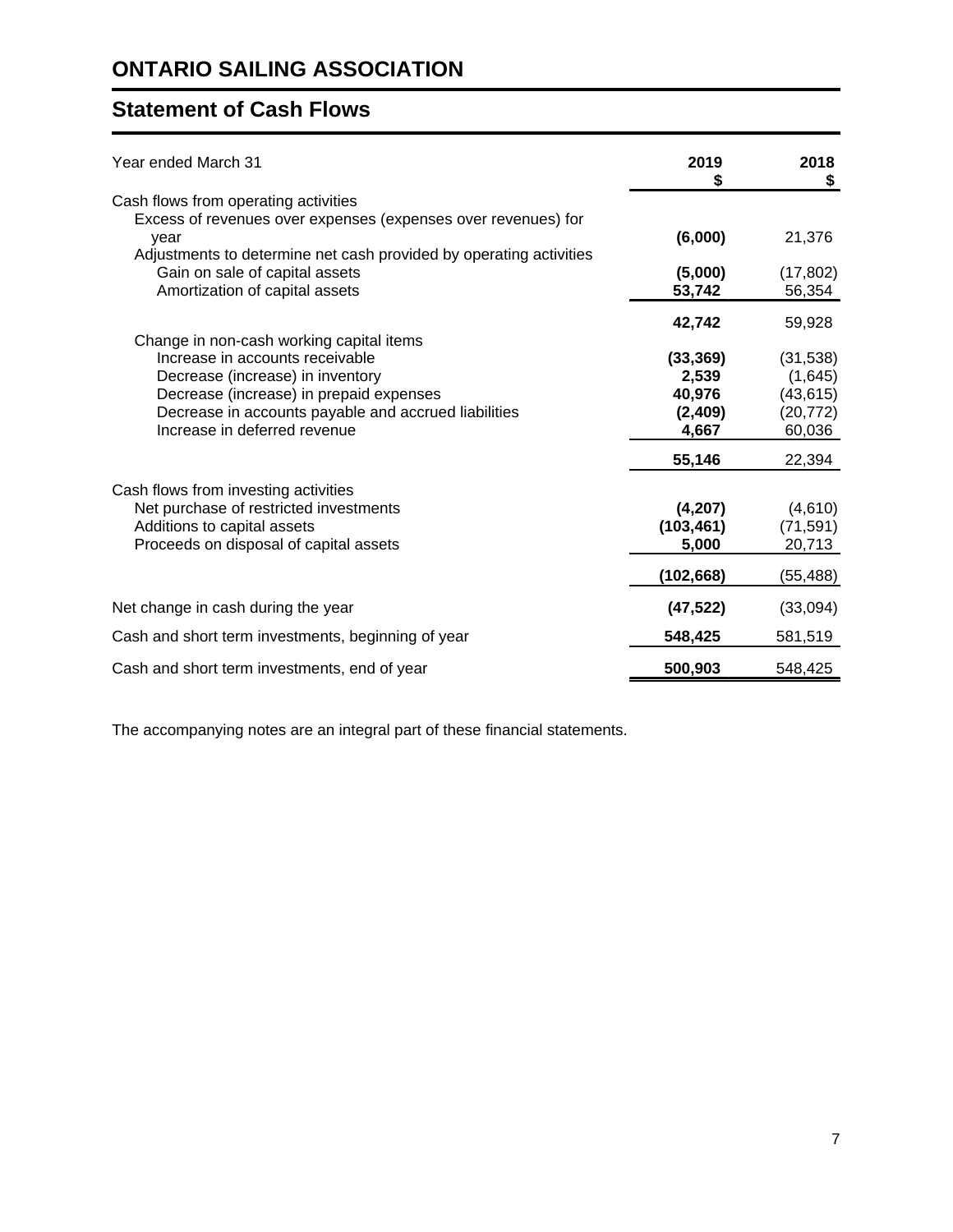## **Schedules to Financial Statements**

## Year ended March 31

## **Schedule of administration expenses Schedule 1** and the schedule 1 schedule 1

|                                                                     | 2019<br>\$ | 2018<br>\$        |
|---------------------------------------------------------------------|------------|-------------------|
| <b>Salaries</b>                                                     | 183,345    | 159,446           |
| Audit and bookkeeping                                               | 44,457     | 34,561            |
| Communications                                                      | 8,099      | 10,196            |
| Insurance                                                           | 3,013      | 2,882             |
| Meetings                                                            | 10,960     | 4,698             |
| <b>Facilities</b>                                                   | 18,462     | 19,007            |
| Telephone                                                           | 3,391      | 3,312             |
| Other                                                               | 36,042     | 36,357            |
| Amortization                                                        | 3,818      | 2,315             |
| Administration expenses transferred to other program areas (note 8) | (55,000)   | (55,000)          |
|                                                                     | 256,587    | 217,774           |
| Schedule of self-reliance expenses                                  |            | <b>Schedule 2</b> |
|                                                                     | 2019       | 2018              |
|                                                                     | \$         | S                 |
| <b>Salaries</b>                                                     | 23,949     | 24,655            |
| Product cost of goods sold                                          | 37,429     | 34,850            |
| <b>Facilities</b>                                                   | 1,999      | 2,304             |
| Fundraising                                                         | 3,602      | 18,939            |
| Security and other                                                  | 21,706     | 17,596            |
|                                                                     | 88,685     | 98,344            |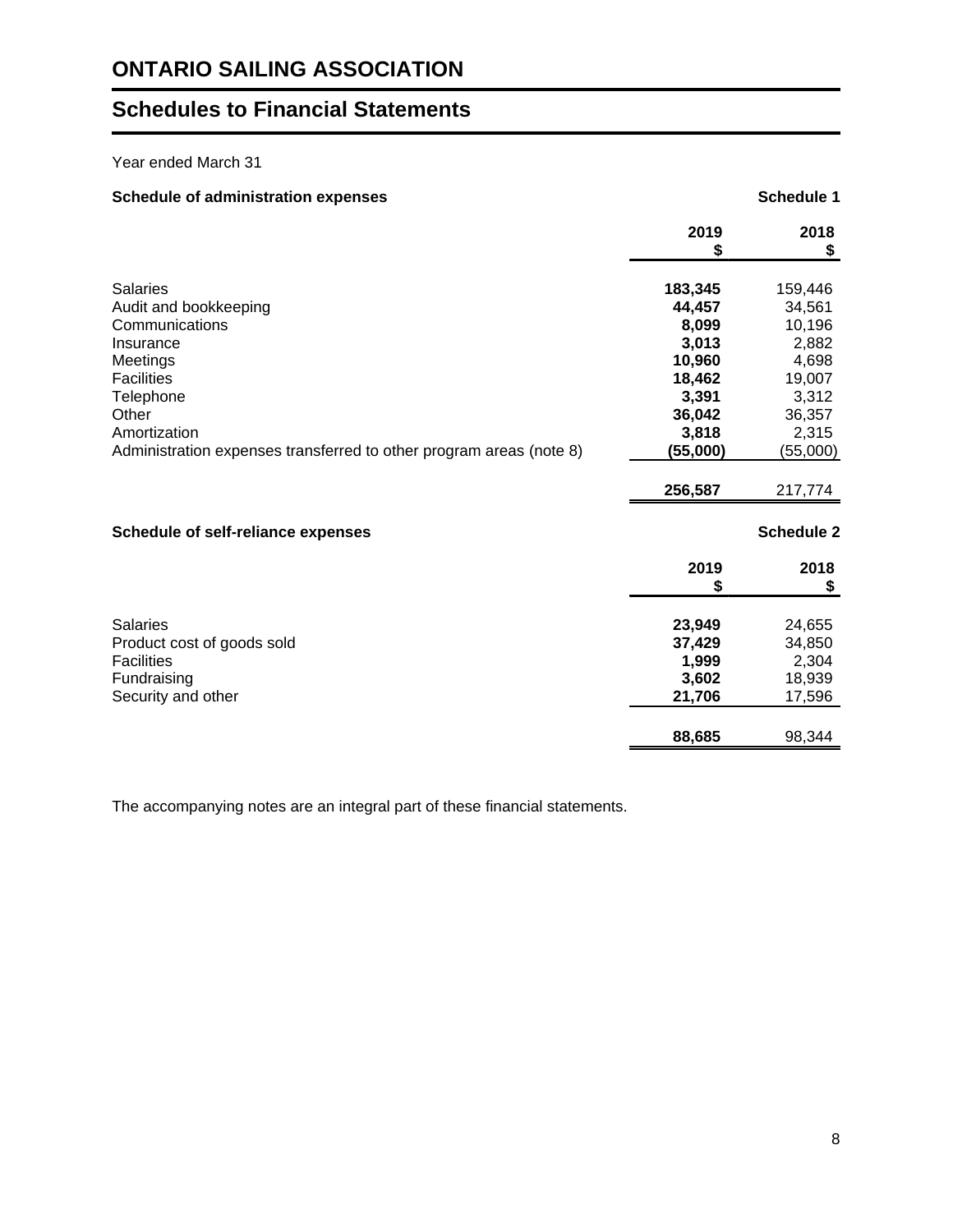## **Schedules to Financial Statements**

## Year ended March 31

## Schedule of leadership development expenses **Schedule 3** Schedule 3

|                                                | 2019<br>S      | 2018<br>\$        |
|------------------------------------------------|----------------|-------------------|
|                                                |                |                   |
| Salaries                                       | 89,407         | 86,959            |
| Instructor development program                 | 77,944         | 78,402            |
| Conferences and workshops                      | 13,379         | 6,946             |
| Insurance                                      | 3,326          | 3,187             |
| <b>Facilities</b>                              | 8,028          | 8,730             |
| Other                                          | 3,604          | 538               |
| Transfer of administration expenses (note 8)   | 30,000         | 30,000            |
|                                                | 225,688        | 214,762           |
| Schedule of participation development expenses |                | <b>Schedule 4</b> |
|                                                | 2019           | 2018              |
|                                                | S              | \$                |
| <b>Salaries</b>                                |                |                   |
|                                                | 80,163         | 80,127            |
| Camp program<br>Travel                         | 5,065          | 6,915             |
|                                                | 9,573<br>6,926 | 10,263<br>6,407   |
| Boats and equipment                            | 22,903         | 21,875            |
| Cruising registration program                  | 308            |                   |
| Conferences and workshops                      | 5,312          | 2,908             |
| Insurance<br><b>Facilities</b>                 | 5,976          | 5,767<br>6,115    |
|                                                |                |                   |
| Amortization                                   | 21,102         | 31,213            |
|                                                | 157,328        | 171,590           |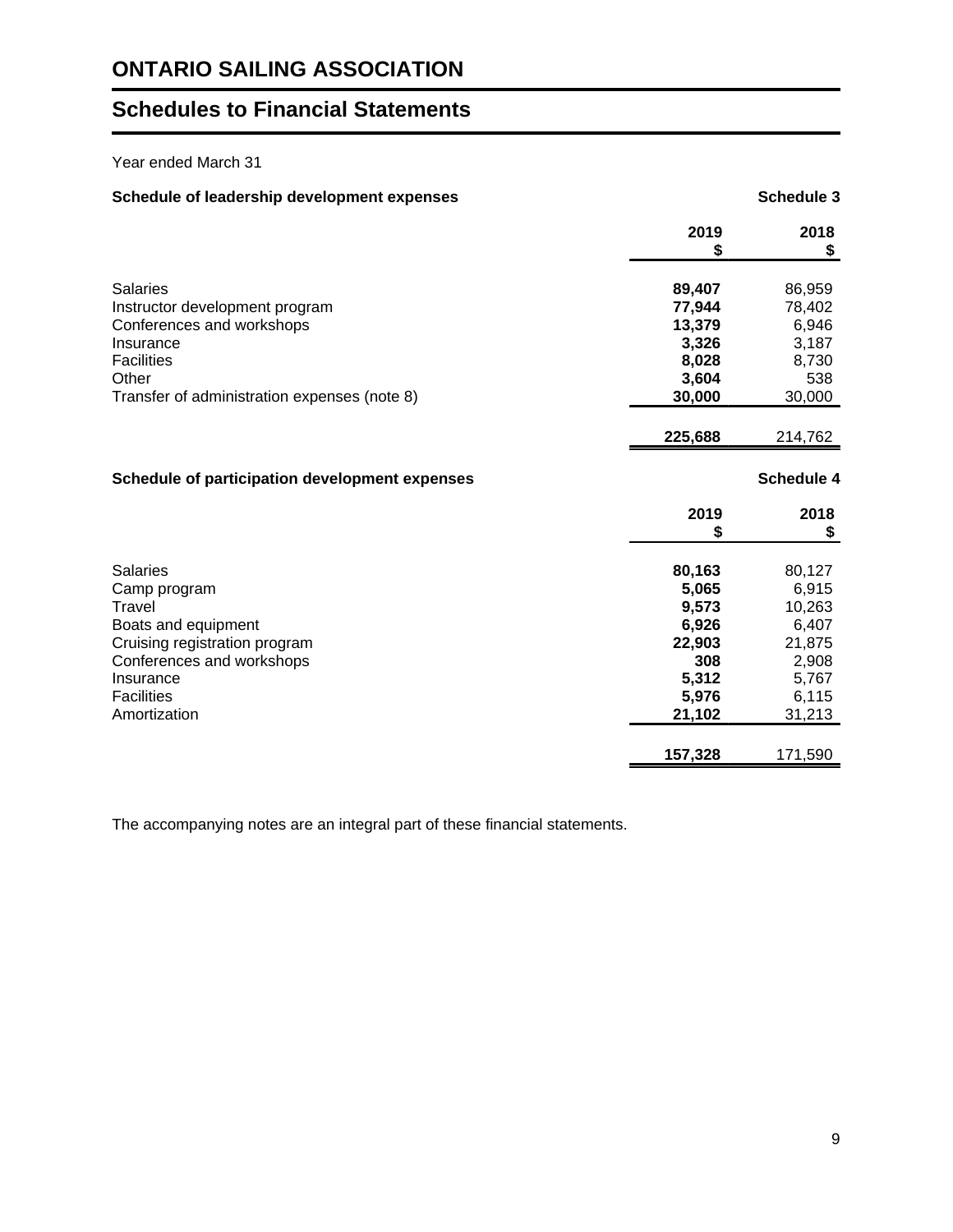## **Schedules to Financial Statements**

## Year ended March 31

## Schedule of athlete development expenses **Schedule 5** Schedule 5

|                                                                                                                                                                                        | 2019<br>S                                                      | 2018<br>\$                                                           |
|----------------------------------------------------------------------------------------------------------------------------------------------------------------------------------------|----------------------------------------------------------------|----------------------------------------------------------------------|
| <b>Salaries</b><br>Ontario team<br>Canadian Youth Championships<br><b>Ontario Games</b><br><b>CORK - Youth Festival</b><br>Travel                                                      | 195,131<br>2,865<br>24,027<br>5,171<br>85,739                  | 200,634<br>2,059<br>832<br>7,191<br>871<br>106,065                   |
| Boats and equipment<br>Insurance<br><b>Facilities</b><br>Amortization<br><b>Training centres</b><br>Other<br>Regional training centres<br>Transfer of administration expenses (note 8) | 18,834<br>1,116<br>6,328<br>2,664<br>2,533<br>11,267<br>25,000 | 10,118<br>1,218<br>7,706<br>3,055<br>3,362<br>500<br>2,222<br>25,000 |
|                                                                                                                                                                                        | 380,675                                                        | 370,833                                                              |
| Schedule of able sail expenses                                                                                                                                                         |                                                                | Schedule 6                                                           |
|                                                                                                                                                                                        | 2019<br>\$                                                     | 2018<br>\$                                                           |
| <b>Salaries</b><br>Insurance<br><b>Facilities</b>                                                                                                                                      | 43,415<br>5,287<br>2,934                                       | 30,381<br>5,296<br>2,778                                             |
|                                                                                                                                                                                        | 51,636                                                         | 38,455                                                               |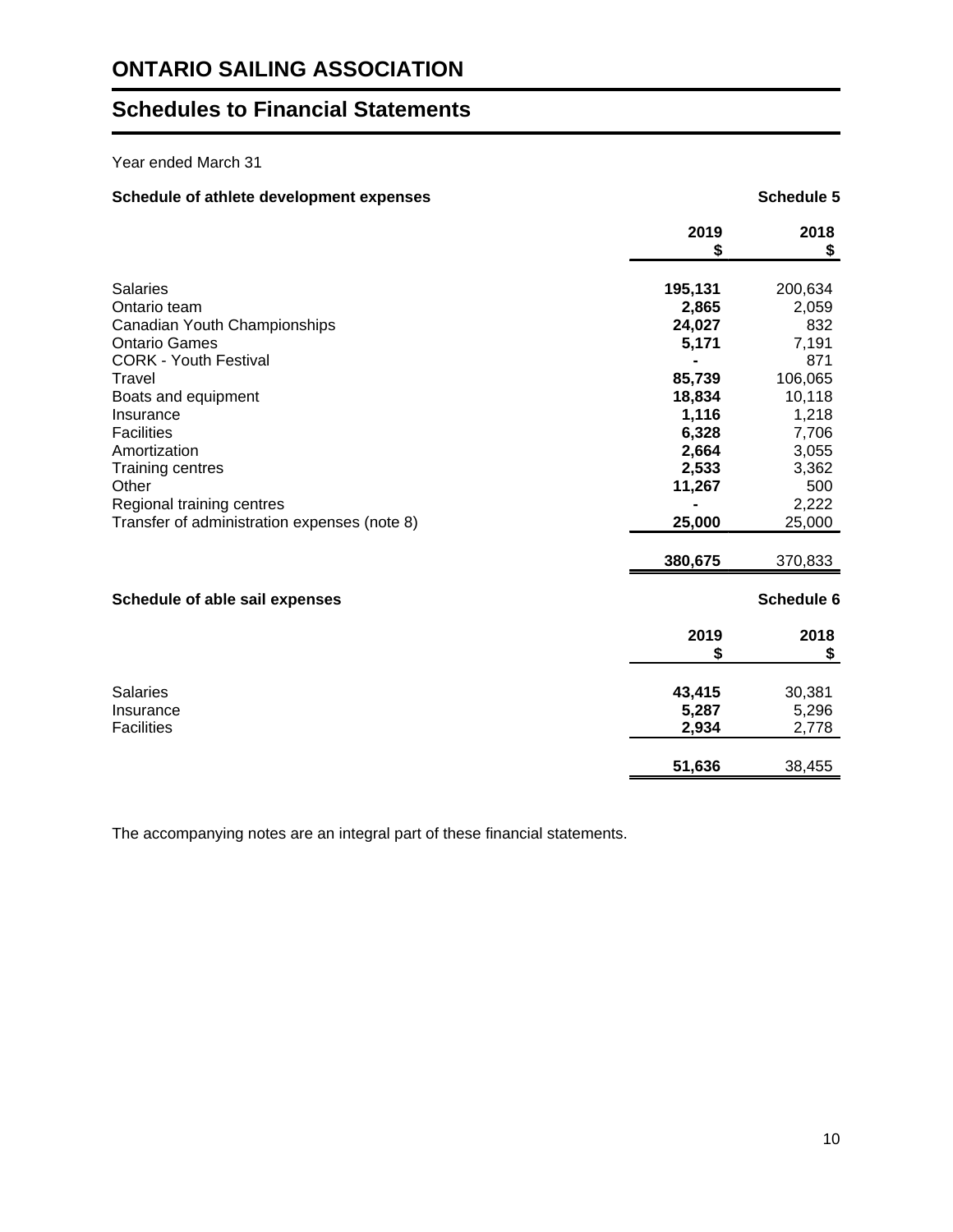## **Notes to Financial Statements**

March 31, 2019

## **Nature of operations**

The Ontario Sailing Association ("Association") was incorporated without share capital under the laws of Ontario.

The objectives of the Association are to generate interest in sailing particularly among young people in the Province of Ontario, promote sailboat racing events and encourage boating skill development.

## 1. **Significant accounting policies**

## (a) **Restricted funds**

In 2010, the Association established the Hans Fogh Fund and the Alice Boston Fund. Contributions received by these restricted funds are invested separately as disclosed in note 4. Investment returns in the Hans Fogh Fund are to be used to support development of high performance athletes, coaches and officials in Ontario, as recommended by the Board of Directors and approved by the Fogh family. The Alice Boston Fund is to be used to support competitive sailing in the Sarnia area, as recommended by the Board of Directors and approved by the trustees as named by the Boston family. In 2016, the Association established the Council of Commodores Fund which is to be used to support the Council as approved by the Council.

## (b) **Revenue recognition**

The Association follows the restricted fund method of accounting for contributions. Restricted contributions for which there is an appropriate restricted fund are recognized as revenue in the year. Unrestricted contributions are recognized as revenue of the operating fund when received or receivable if the amount to be received can be reasonably estimated and collection is reasonably assured.

## (c) **Inventory**

Inventory is recorded at the lower of cost and net realizable value.

## (d) **Capital assets**

Capital assets are recorded at cost. Contributed capital assets are recorded at fair market value at the date of contribution. The Association provides for amortization using the straight-line method at rates designed to amortize the cost of the capital assets over their estimated useful lives. The annual amortization rates are as follows:

| - 10 years |
|------------|
| - 7 years  |
| - 5 years  |
| - 3 years  |
| - 5 years  |
| - 5 years  |
| - 5 years  |
| - 3 years  |
|            |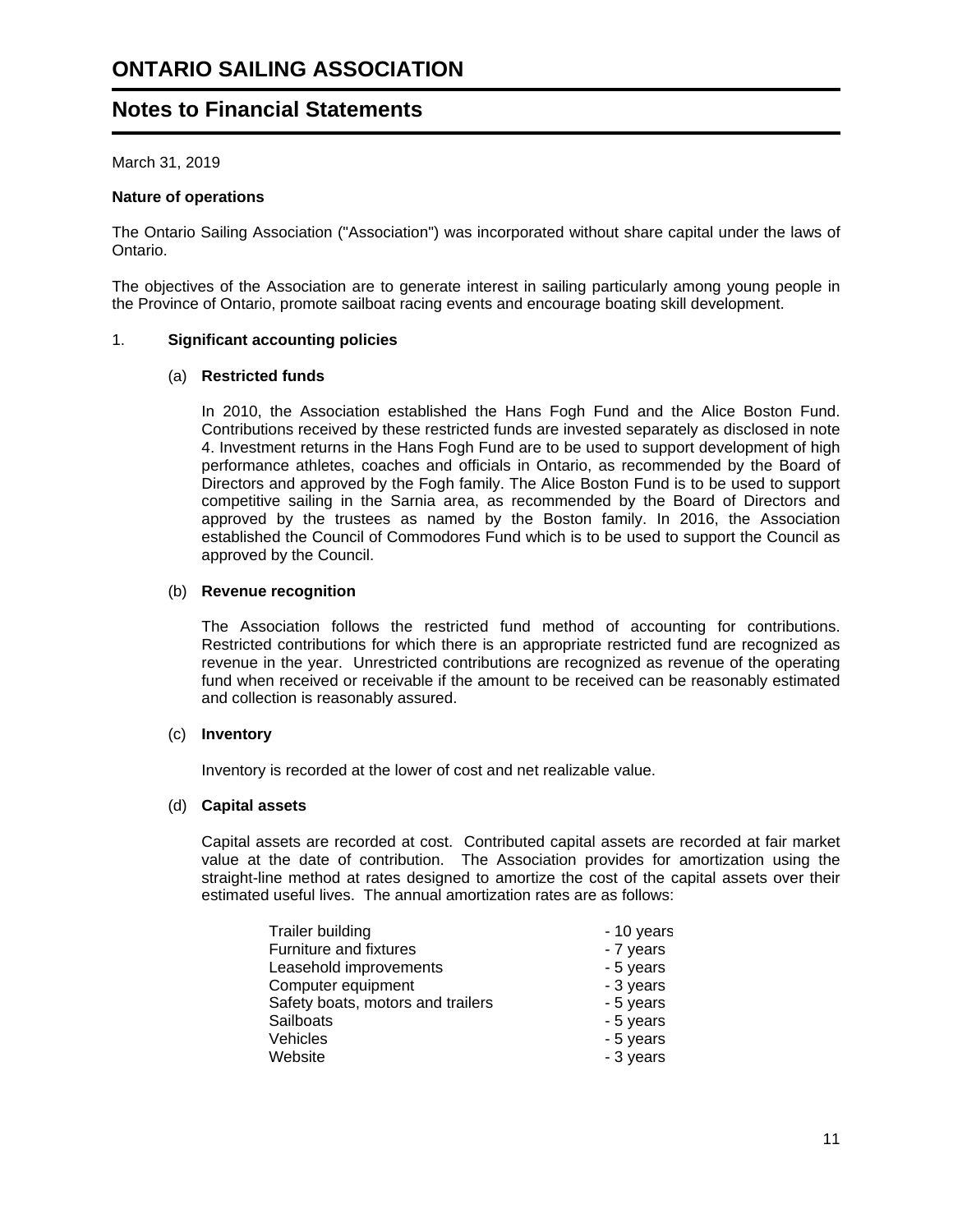## **Notes to Financial Statements (continued)**

March 31, 2019

## 1. **Significant accounting policies (continued)**

#### (e) **Financial instruments**

## (i) **Measurement of financial instruments**

The Association initially measures its financial assets and financial liabilities at fair value adjusted by, in the case of a financial instrument that will not be measured subsequently at fair value, the amount of transaction costs directly attributable to the instrument.

The Association subsequently measures its financial assets and financial liabilities at amortized cost.

Financial assets measured at amortized cost include cash, short-term investments and accounts receivable.

Financial liabilities measured at amortized cost include accounts payable and accrued liabilities.

#### (ii) **Impairment**

Financial assets measured at amortized cost are tested for impairment when there are indicators of possible impairment. When a significant adverse change has occurred during the period in the expected timing or amount of future cash flows from the financial asset or group of assets, a write-down is recognized in the statements of revenues and expenses. The write down reflects the difference between the carrying amount and the higher of:

- the present value of the cash flows expected to be generated by the asset or group of assets;
- the amount that could be realized by selling the assets or group of assets;
- the net realizable value of any collateral held to secure repayment of the assets or group of assets.

When the events occurring after the impairment confirm that a reversal is necessary, the reversal is recognized in statements of revenues and expenses up to the amount of the previously recognized impairment.

#### (f) **Contributed services**

Volunteer time is contributed during the year to assist the Association in carrying out its sailing events and activities. Because of the difficulty of determining their fair market value, contributed services are not recognized in the financial statements.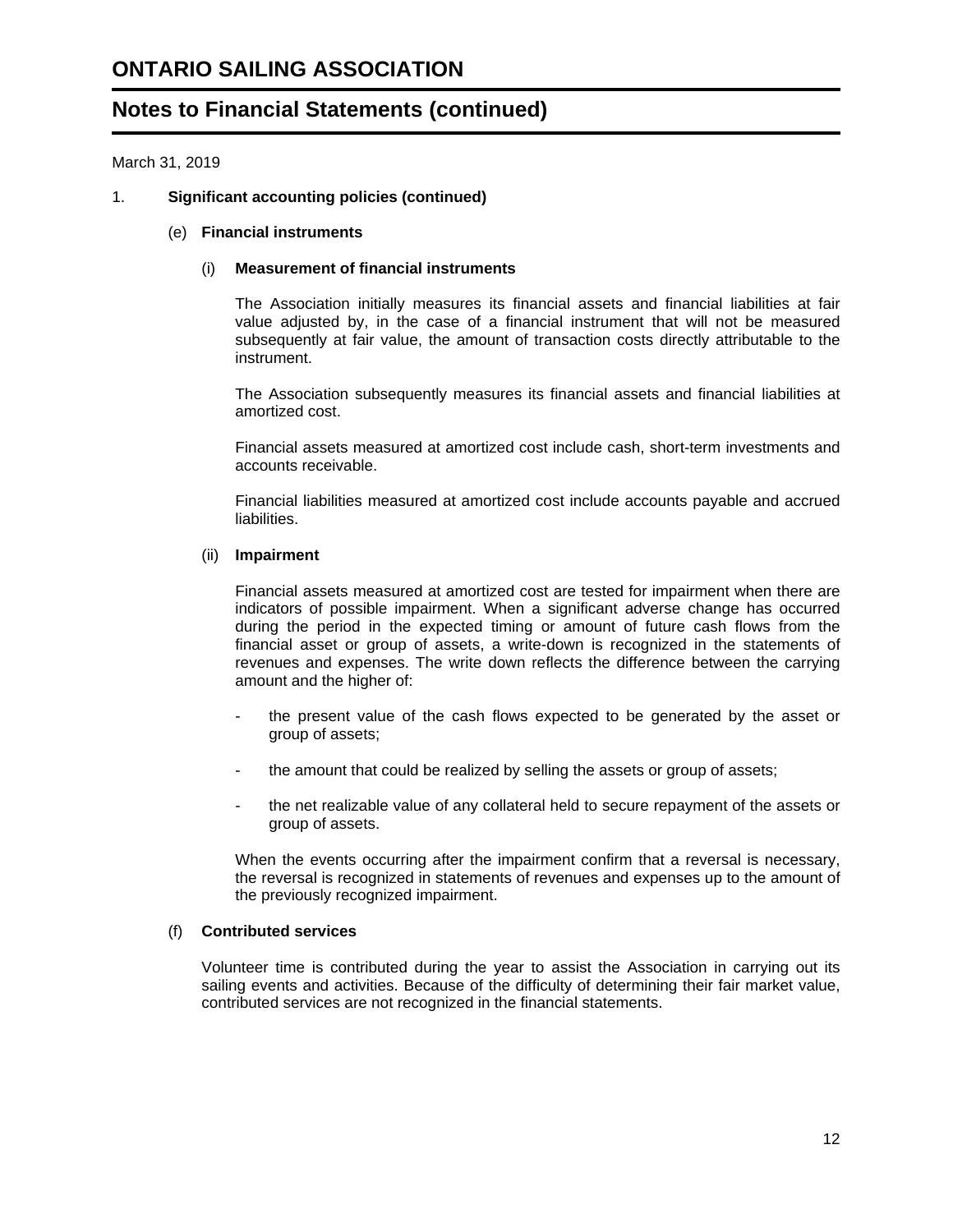## **Notes to Financial Statements (continued)**

March 31, 2019

## 1. **Significant accounting policies (continued)**

#### (g) **Management estimates**

The preparation of financial statements in conformity with Canadian accounting standards for not-for-profit organizations requires management to make estimates and assumptions that affect the reported amounts of assets and liabilities and disclosures of contingent liabilities (if any) at the date of the financial statements and the reported amounts of revenue and expenses during the reporting period. Such estimates are periodically reviewed and any adjustments necessary are reported in operations in the period in which they become known. Actual results could differ from these estimates.

## 2. **Financial instrument risk management**

Transactions in financial instruments may result in an entity assuming or transferring to another party one or more of the financial risks described below. The required disclosures provide

information that assists users of financial statements in assessing the extent of risk related to the Organization's financial instruments.

The financial instruments of the Association and the nature of the risks to which these instruments may be subject are as follows: Risks

|                                                                                                          |        |           | <b>RISKS</b> |                           |  |
|----------------------------------------------------------------------------------------------------------|--------|-----------|--------------|---------------------------|--|
|                                                                                                          |        |           |              | Market risk               |  |
| <b>Financial instrument</b>                                                                              | Credit | Liquidity | Currency     | Interest rate Other price |  |
| Cash and short term<br>investments<br>Accounts receivable<br>Accounts payable and accrued<br>liabilities | X<br>X | X         |              |                           |  |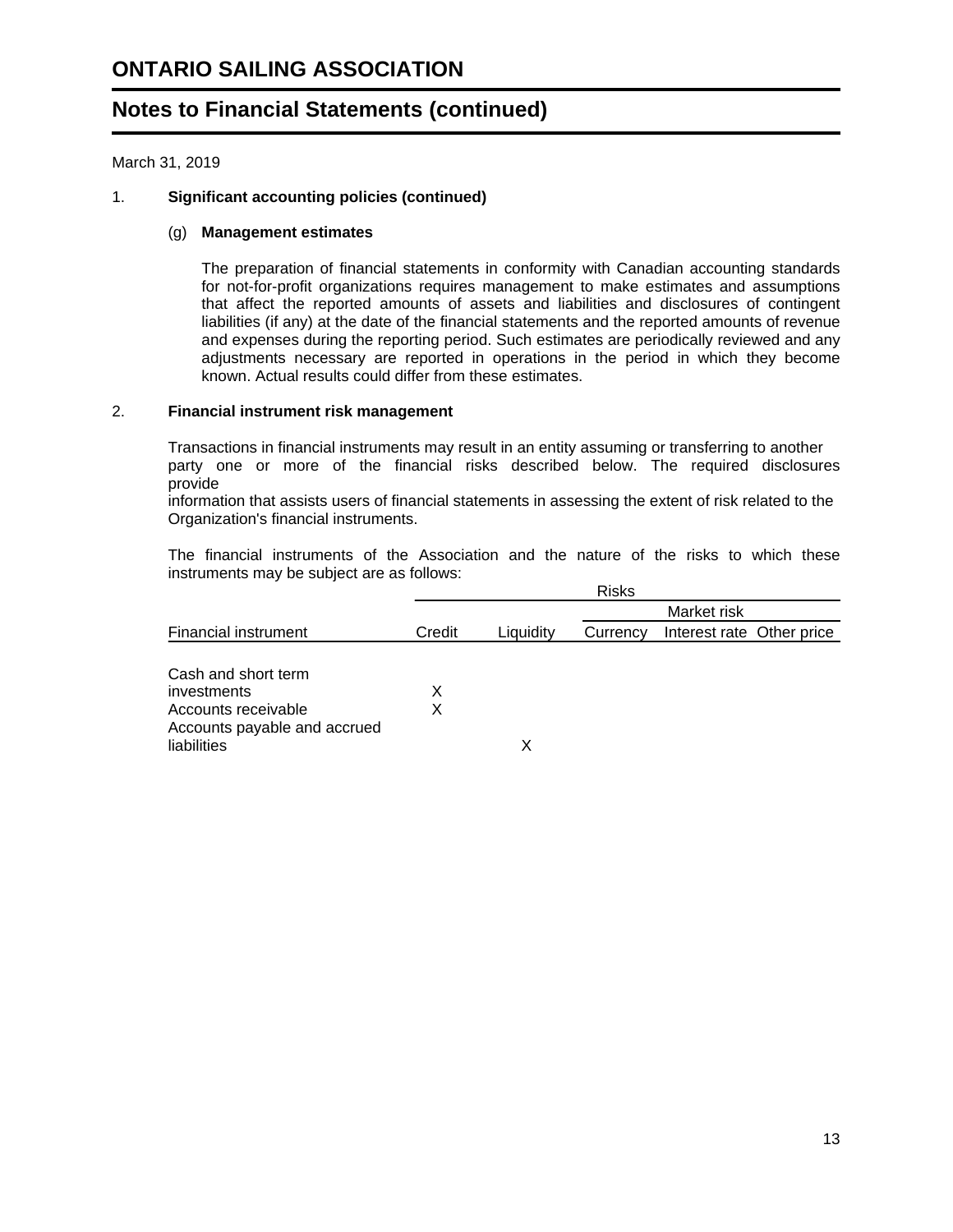## **Notes to Financial Statements (continued)**

March 31, 2019

## 2. **Financial instrument risk management (continued)**

#### (a) **Credit risk**

The Association is exposed to credit risk resulting from the possibility that parties may default on their financial obligations, or if there is a concentration of transactions carried out with the same party, or if there is a concentration of financial obligations which have similar economic characteristics that could be similarly affected by changes in economic conditions, such that the Association could incur a financial loss. The Association does not hold directly any collateral as security for financial obligations of counterparties.

The maximum exposures of the Association to credit risk are as follows:

|                                                        | 2019               | 2018               |
|--------------------------------------------------------|--------------------|--------------------|
| Cash and short term investments<br>Accounts receivable | 500,903<br>163,683 | 548,425<br>130,314 |
|                                                        | 664,586            | 678,739            |

Credit risk associated with cash and short term investments is minimized substantially by ensuring that these assets are invested in financial obligations of major financial institutions that have been accorded investment grade ratings by a primary rating agency. An ongoing review is performed to evaluate changes in the status of the issuers of securities authorized for investment under the investment policy of the Association.

Credit risk associated with accounts receivable is reduced by monitoring member accounts receivable.

## (b) **Liquidity risk**

Liquidity risk is the risk that the Association cannot repay its obligations when they become due to its creditors. The Association has liquidity risk in accounts payable and accrued liabilities of \$61,600 (2018 - \$64,009).

The Association reduces its exposure to liquidity risk by preparing and monitoring detailed forecasts of cash flows from operations, anticipating investing and financing activities and holding assets that can be readily converted into cash.

## (c) **Changes in risk**

There have been no changes in the Association's risk exposures from the prior year.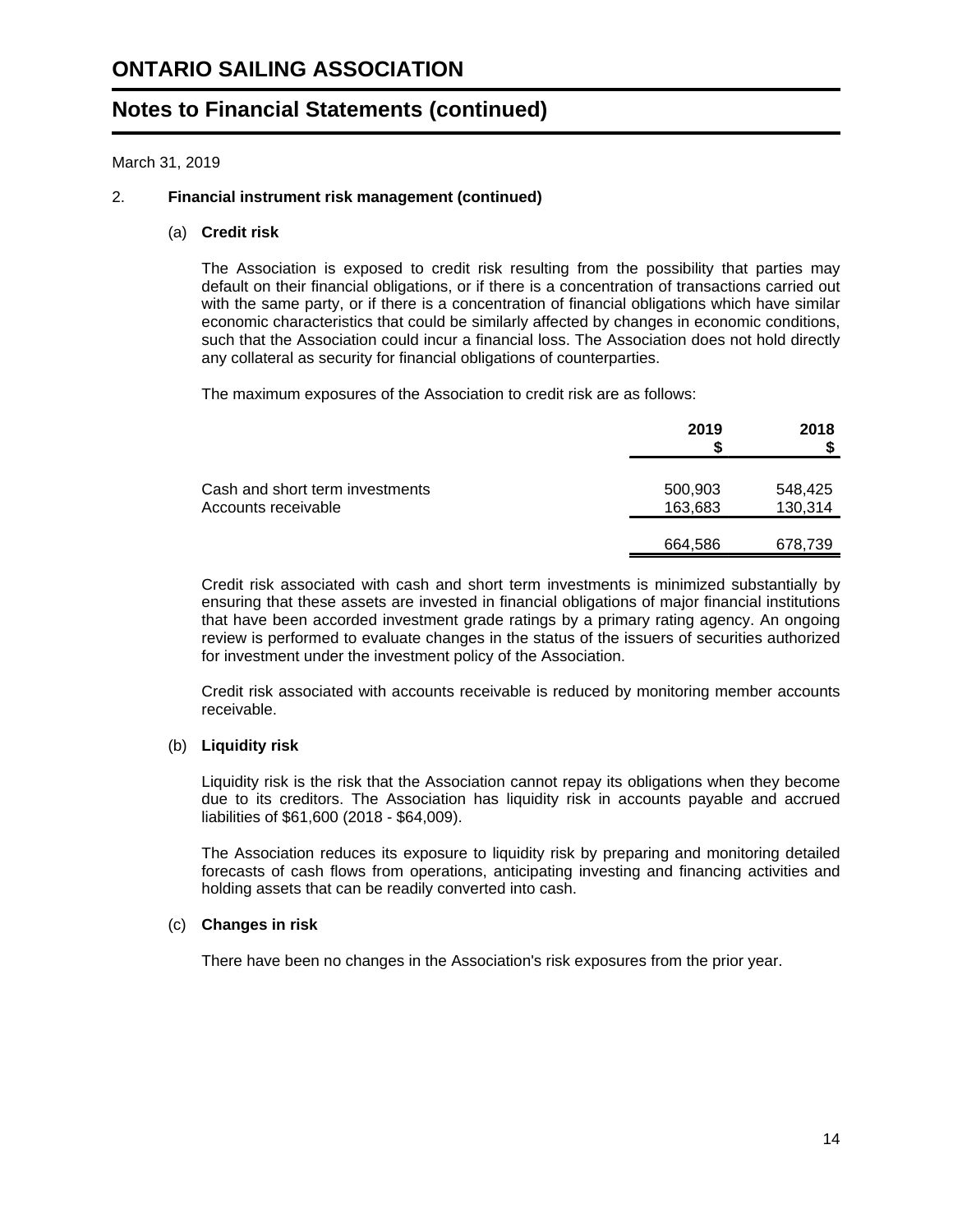## **Notes to Financial Statements (continued)**

## March 31, 2019

## 3. **Cash and short term investments**

|                                                   | 2019    | 2018    |
|---------------------------------------------------|---------|---------|
| Cash                                              | 145.465 | 389,541 |
| Short-term investments - maturing within one year | 234,293 | 86,283  |
| Short-term investments - maturing after one year  | 121,145 | 72,601  |
|                                                   | 500,903 | 548,425 |

Short-term investments are being held through Scotia Securities Inc. in separate accounts and consist of cash and guaranteed investment certificates maturing within the next three years. Interest on guaranteed investment certificates range from 1.80% through 3.15%.

## 4. **Restricted investments**

|                                                  | 2019    | 2018    |
|--------------------------------------------------|---------|---------|
| Restricted investments - General Restricted Fund | 50      | 2,800   |
| Restricted investments - Hans Fogh Fund          | 63,616  | 61,450  |
| Restricted investments - Alice Boston Fund       | 18,139  | 19,266  |
| Restricted investments - Council of Commodores   | 31,453  | 25,535  |
|                                                  |         |         |
|                                                  | 113.258 | 109.051 |

The restricted investments are being held through Scotia Securities Inc. in separate accounts and consist of cash and guaranteed investment certificates maturing within the next two years paying interest of 2.2%.

The investments are recorded as non-current assets given the underlying contributions are to be used solely in accordance with restrictions stipulated by the related funds and are not available to fund general operations as disclosed in note 1(a).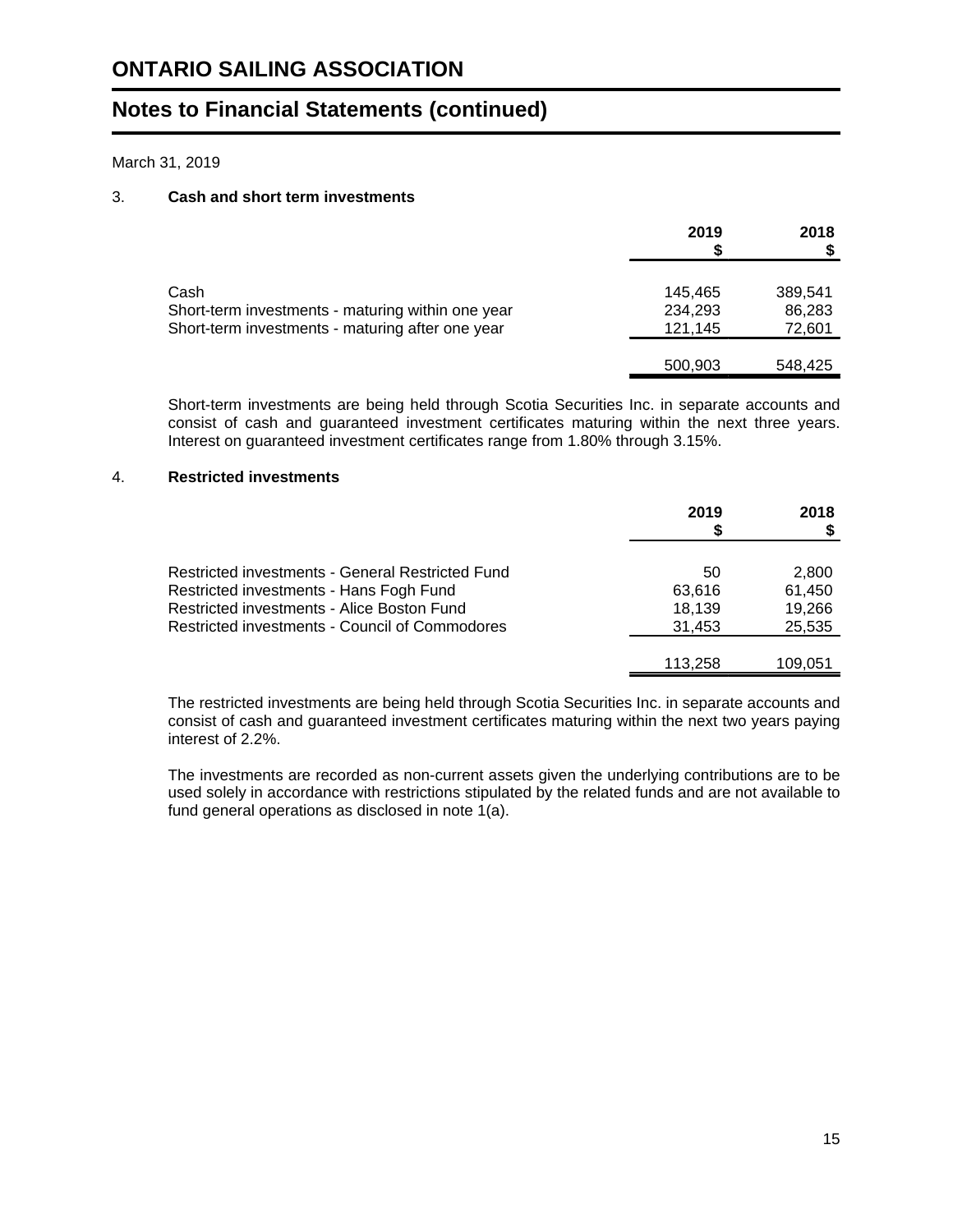## **Notes to Financial Statements (continued)**

March 31, 2019

## 5. **Capital assets**

|                                   |            |                                                | 2019             |
|-----------------------------------|------------|------------------------------------------------|------------------|
|                                   | Cost<br>\$ | <b>Accumulated</b><br><b>Amortization</b><br>S | <b>Net</b><br>\$ |
|                                   |            |                                                |                  |
| Leasehold improvements            | 40,240     | 18,520                                         | 21,720           |
| Computer equipment                | 44,853     | 34,581                                         | 10,272           |
| Furniture and fixtures            | 7,370      | 5,264                                          | 2,106            |
| Safety boats, motors and trailers | 216,421    | 145,876                                        | 70,545           |
| Sailboats                         | 108,213    | 84,922                                         | 23,291           |
| Vehicles                          | 170,011    | 125,839                                        | 44,172           |
| Website                           | 3,000      | 3,000                                          |                  |
|                                   | 590,108    | 418,002                                        | 172,106          |
|                                   |            |                                                | 2018             |
|                                   |            |                                                |                  |
|                                   | Cost       | <b>Accumulated</b><br><b>Amortization</b>      | <b>Net</b>       |
|                                   | \$         | \$                                             | \$               |
| Leasehold improvements            | 17,465     | 16,748                                         | 717              |
| Computer equipment                | 34,979     | 30,894                                         | 4,085            |
| <b>Furniture and fixtures</b>     | 7,370      | 4,211                                          | 3,159            |
| Safety boats, motors and trailers | 168,999    | 126,707                                        | 42,292           |
| Sailboats                         | 97,036     | 86,954                                         | 10,082           |
| Vehicles                          | 172,651    | 110,599                                        | 62,052           |
| Website                           | 3,000      | 3,000                                          |                  |

## 6. **Deferred revenue**

Deferred revenue consists of the following:

i) Program and membership fees in the amount of \$224,504 (2018 - \$213,954) paid in advance, which will be realized in the following fiscal year.

ii) Restricted contributions in the amount of \$4,676 (2018 - \$4,976) to be recorded as revenue in the year in which the related expenses are incurred.

iii) Capital contributions in the amount of  $$50,245$  (2018 -  $$55,828$ ) to be recorded as revenue over the same period and rate as the amortization on the capital assets the grants were used to purchase.

## 7. **Income taxes**

As the Association is a not-for-profit organization, it is not subject to income taxes.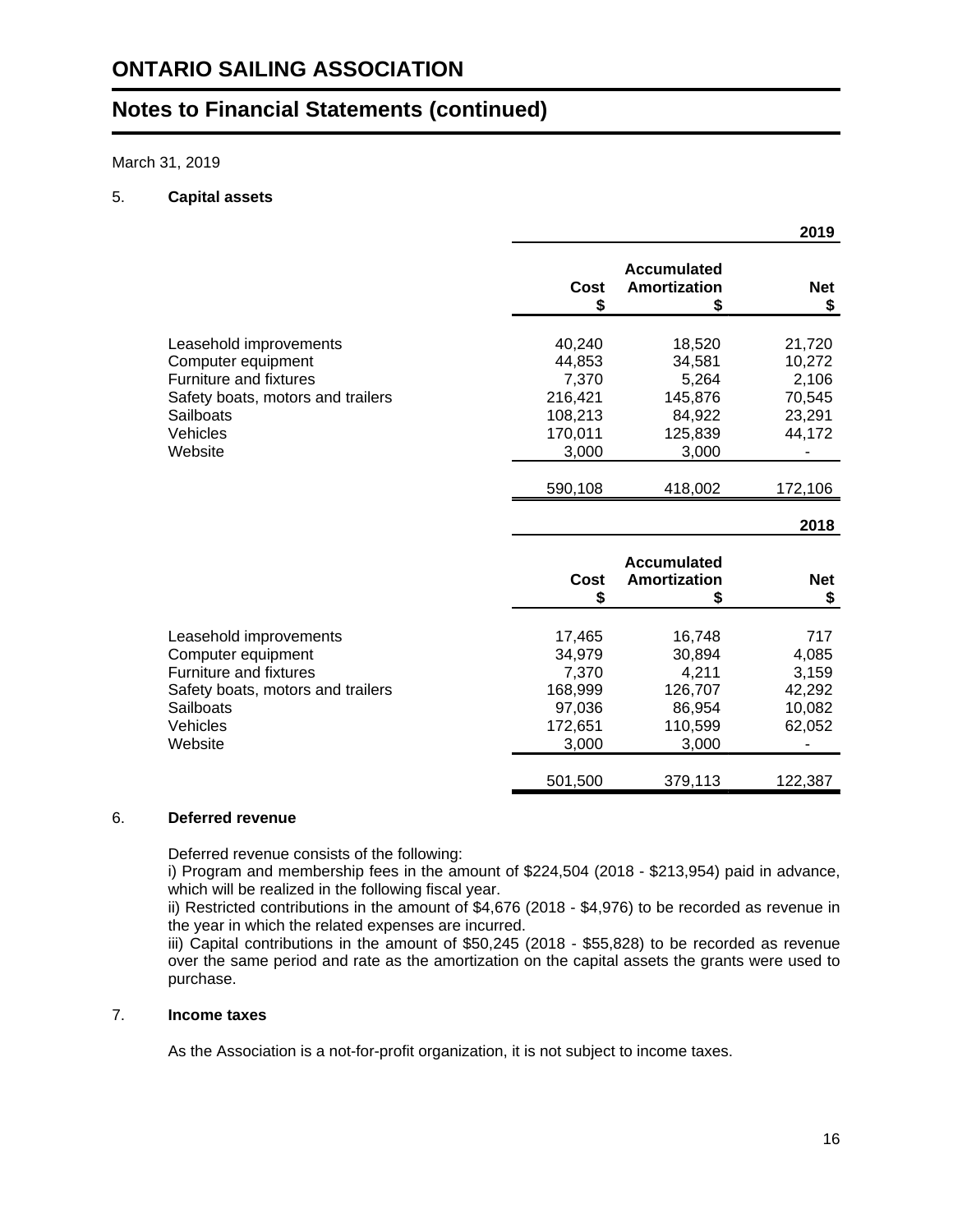## **Notes to Financial Statements (continued)**

March 31, 2019

## 8. **Allocated expenses**

Expenses such as computer costs, telephone, printing, postage, insurance and some staff costs are all charged to Administration. In order to more accurately reflect the cost of program services, \$30,000 (2018 - \$30,000) of these costs has been allocated to leadership development and \$25,000 (2018 - \$25,000) has been allocated to athlete development based on usage and time spent.

## 9. **Commitments**

During 2019 the Association signed a lease renewal agreement to lease office premises effective September 1, 2019 to August 31, 2024. Minimum lease payments are as follows:

|                  | \$      |
|------------------|---------|
|                  |         |
| 2020             | 25,492  |
| 2021             | 26,450  |
| 2022             | 27,037  |
| 2023             | 27,457  |
| 2024             | 27,457  |
| Subsequent years | 11,440  |
|                  |         |
|                  | 145,333 |